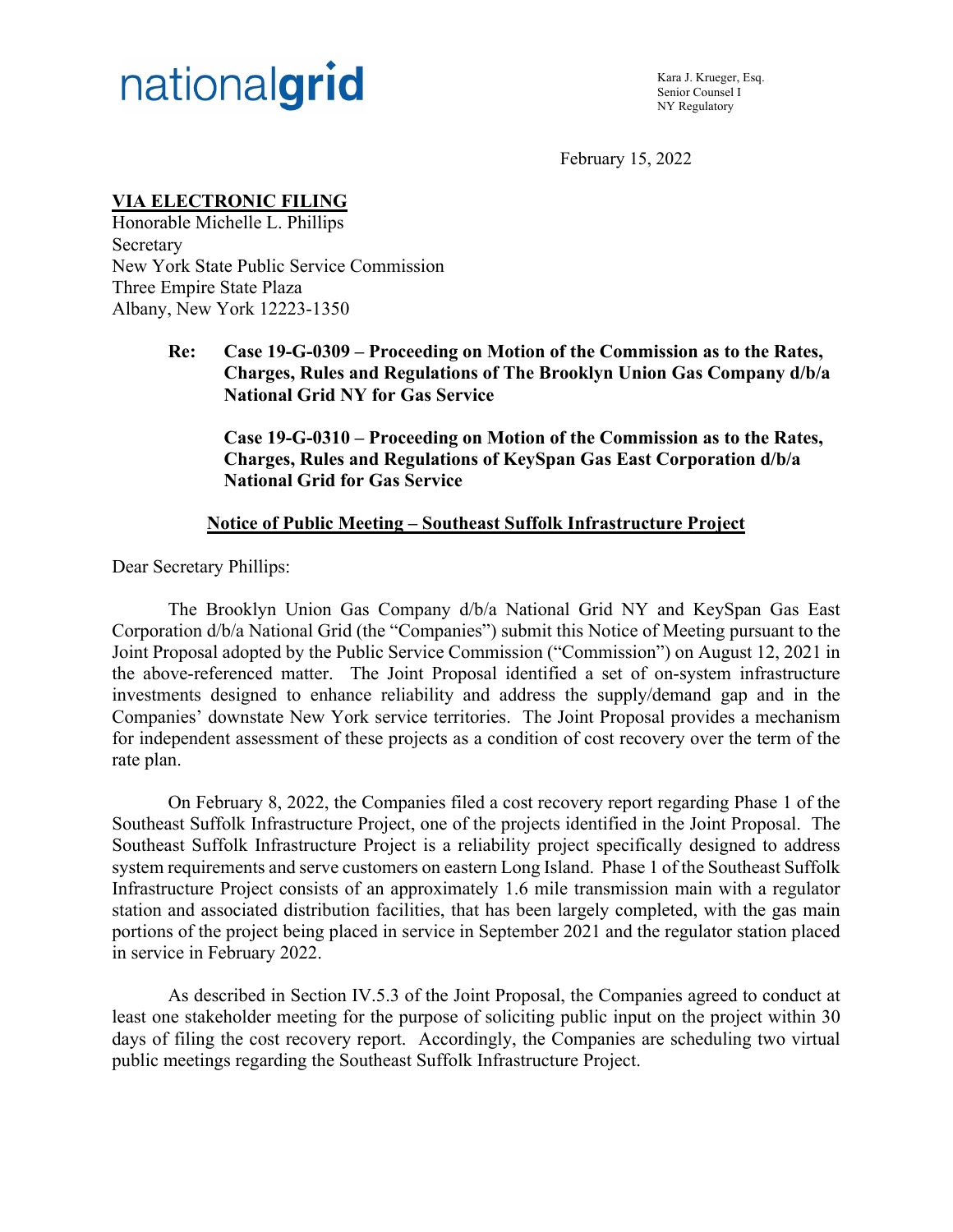Interested parties are invited to participate in virtual meetings on **Thursday, March 3rd, 2022** from **3pm – 5pm** and **6pm – 8pm**, using the Participant Dial in and Webex (attendees must call in for audio and join the Webex for video) information below. Two meetings are being conducted to provide scheduling flexibility for interested parties. The format and content of both meetings will be the same.

## **Thursday, March 3rd, 2022 at 3pm**

Phone (Toll Free): 877-655-4190 Participant passcode: 1543530

URL: https://www.mymeetings.com/nationalgrid/join/ Conference number: PWXW2640122 Audience passcode: 1543530

Participants can join the event directly using the link below: https://www.mymeetings.com/nc/join.php?i=PWXW2640122&p=1543530&t=c&sigKey =nationalgrid

#### **Thursday, March 3rd, 2022 at 6pm**

Phone (Toll Free): 877-655-4190 Participant passcode: 2151301

URL: https://www.mymeetings.com/nationalgrid/join/ Conference number: PWXW2640133 Audience passcode: 2151301

Participants can join the event directly using the link below: https://www.mymeetings.com/nc/join.php?i=PWXW2640133&p=2151301&t=c&sigKey =nationalgrid

## Written Comments

Interested persons may submit comments on the Southeast Suffolk Infrastructure Phase 1 Report by e-filing through the Department of Public Service's Document and Matter Management System ("DMM") by visiting www.dps.ny.gov, click on "Search," enter case number 19-G-0309 or 19-G-0310 in the "Search by Case Number" field, then click on "Post Comments" located at the top of the page. Comments may also be sent by email to the Secretary to the Commission at  $s$ ecretary@dps.ny.gov. Individuals unable to file electronically may mail or deliver their comments to the Hon. Michelle L. Phillips, Secretary to the New York State Public Service Commission, Three Empire State Plaza, Albany, New York, 12223-1350.

Comments should refer to "Case 19-G-0309 – The Brooklyn Union Gas Company d/b/a National Grid" and "Case 19-G-0310 – KeySpan Gas East Corp. d/b/a National Grid." Comments are requested by 4:30 p.m. on March 10<sup>th</sup>, 2022. All comments submitted to the Secretary and posted on the Department's DMM website will become part of the official case record.